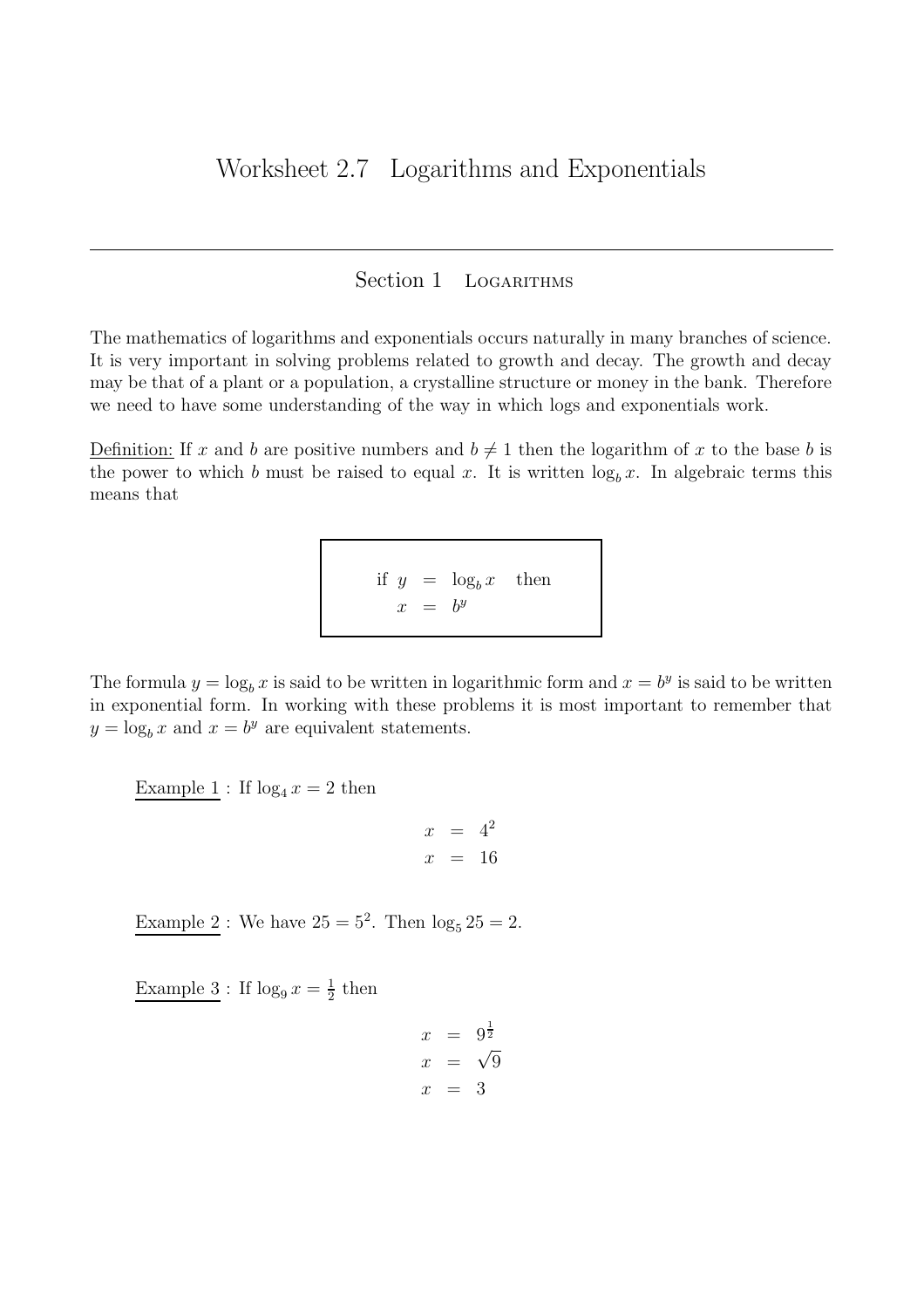Example  $\frac{4}{3}$ : If  $\log_2 \frac{y}{3} = 4$  then

$$
\frac{y}{3} = 24
$$
  

$$
\frac{y}{3} = 16
$$
  

$$
y = 16 \times 3
$$
  

$$
y = 48
$$

Exercises:

- 1. Write the following in exponential form:
	- (a)  $\log_3 x = 9$ (d)  $\log_4 x = 3$
	- (b)  $\log_2 8 = x$ (c)  $\log_3 27 = x$ (e)  $\log_2 y = 5$ (f)  $\log_5 y = 2$
- 2. Write the following in logarithm form:
	- (a)  $y = 3^4$ (b)  $27 = 3^x$ (d)  $y = 3^5$ (e)  $32 = x^5$
	- (c)  $m = 4^2$ (f)  $64 = 4^x$
- 3. Solve the following:
	- (a)  $\log_3 x = 4$ (b)  $\log_m 81 = 4$ (d)  $\log_2 \frac{x}{2} = 5$ (e)  $\log_3 y = 5$
	- (c)  $\log_x 1000 = 3$ (f)  $\log_2 4x = 5$

#### Section 2 PROPERTIES OF LOGS

Logs have some very useful properties which follow from their definition and the equivalence of the logarithmic form and exponential form. Some useful properties are as follows:

> $\log_b mn = \log_b m + \log_b n$  $\log_b$ m  $\frac{m}{n} = \log_b m - \log_b n$  $\log_b m^a = a \log_b m$  $\log_b m = \log_b n$  if and only if  $m = n$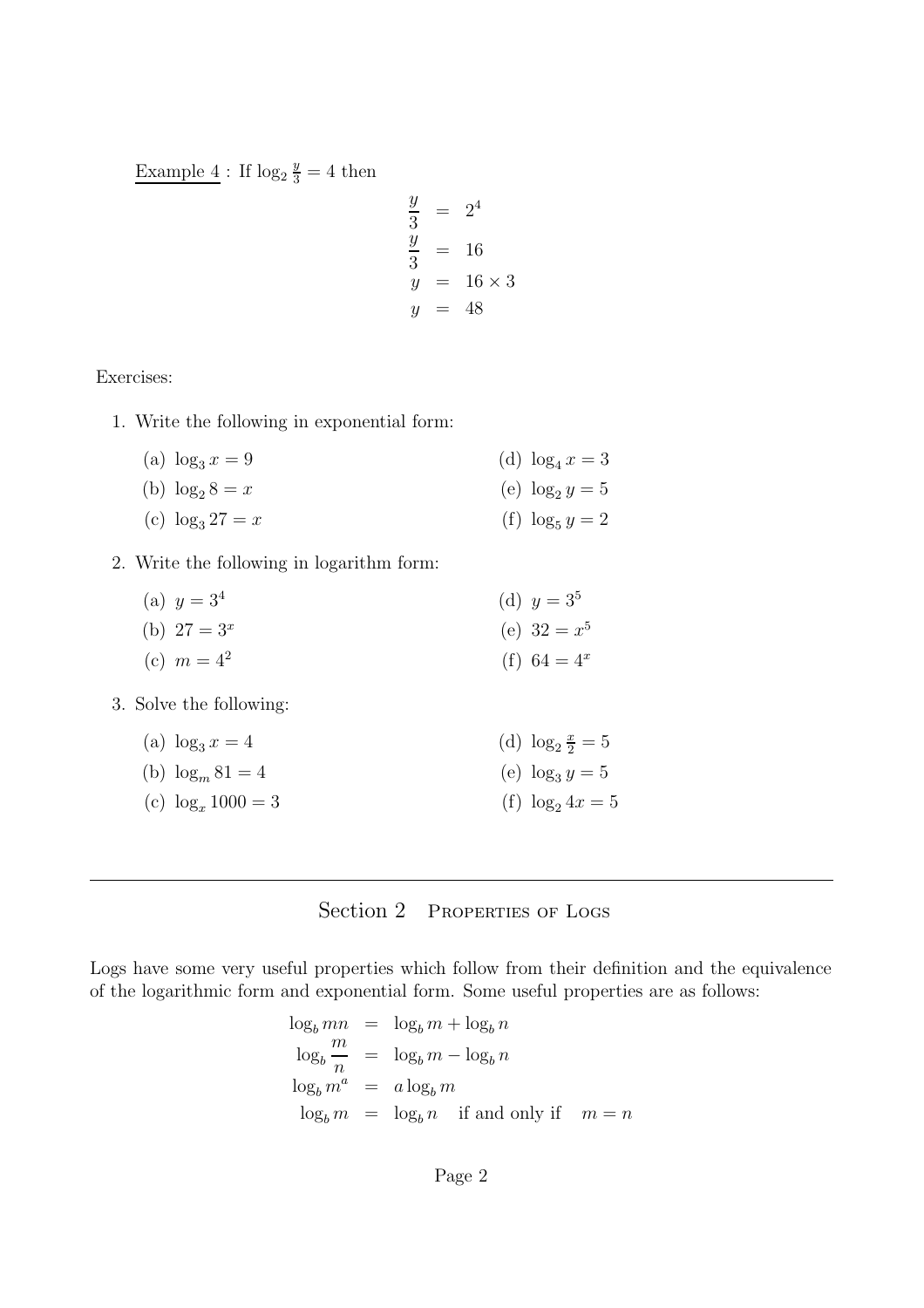Note that for all of the above properties we require that  $b > 0$ ,  $b \neq 1$ , and  $m, n > 0$ . Note also that  $\log_b 1 = 0$  for any  $b \neq 0$  since  $b^0 = 1$ . In addition,  $\log_b b = 1$  since  $b^1 = b$ . We can apply these properties to simplify logarithmic expressions.

Example 1 :

$$
\log_b \frac{xy}{z} = \log_b xy - \log_b z
$$

$$
= \log_b x + \log_b y - \log_b z
$$

Example 2 :

$$
\log_5 5^p = p \log_5 5
$$
  
=  $p \times 1$   
=  $p$ 

Example 3 :

$$
\log_2(8x)^{\frac{1}{3}} = \frac{1}{3}\log_2 8x
$$
  
=  $\frac{1}{3}[\log_2 8 + \log_2 x]$   
=  $\frac{1}{3}[3 + \log_2 x]$   
=  $1 + \frac{1}{3}\log_2 x$ 

Example  $4:$  Find  $x$  if

$$
2\log_b 5 + \frac{1}{2}\log_b 9 - \log_b 3 = \log_b x
$$

$$
\log_b 5^2 + \log_b 9^{\frac{1}{2}} - \log_b 3 = \log_b x
$$
  

$$
\log_b 25 + \log_b 3 - \log_b 3 = \log_b x
$$
  

$$
\log_b 25 = \log_b x
$$
  

$$
x = 25
$$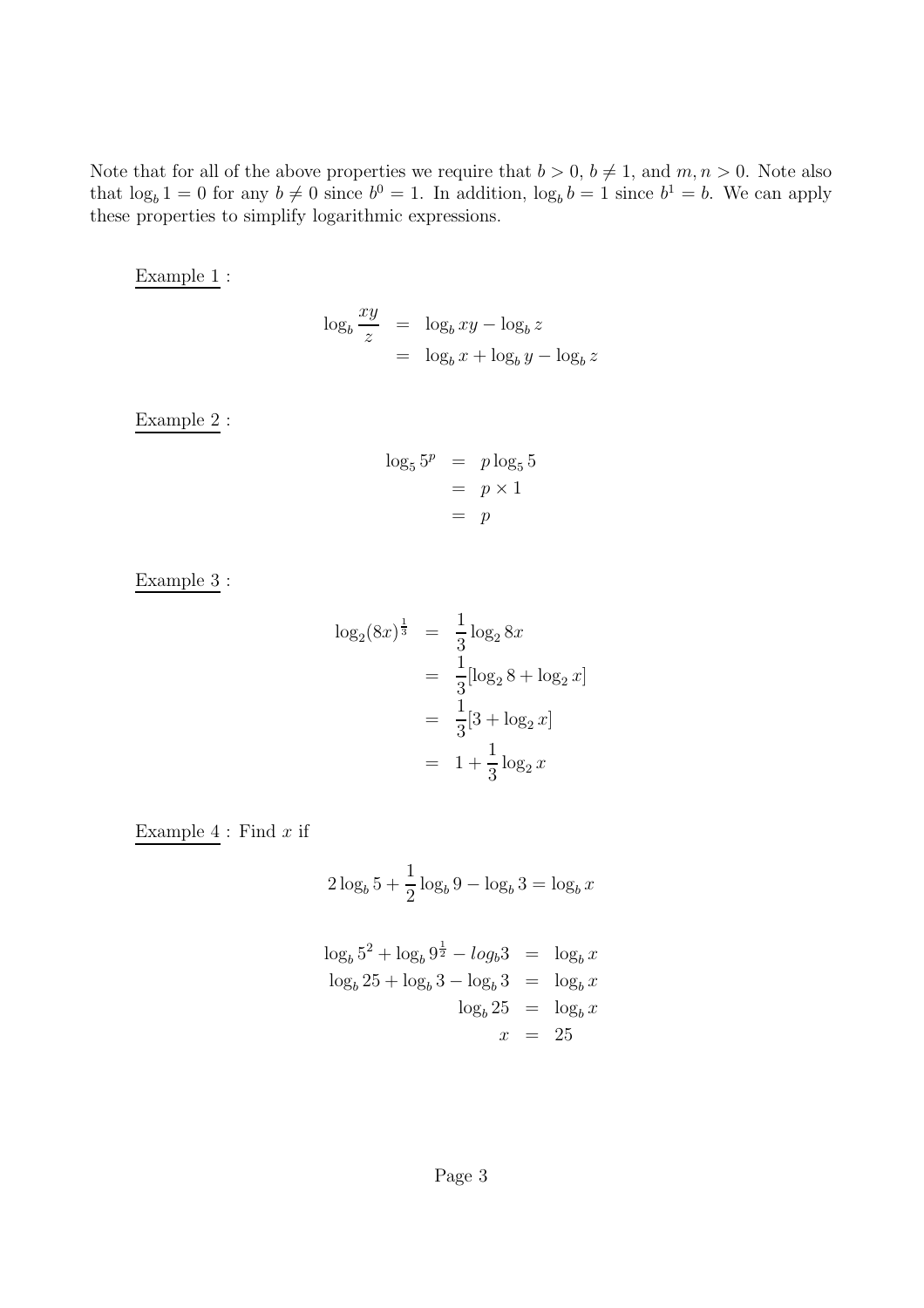Example 5 :

$$
\log_2 \frac{8x^3}{2y} = \log_2 8x^3 - \log_2 2y
$$
  
=  $\log_2 8 + \log_2 x^3 - [\log_2 2 + \log_2 y]$   
=  $3 + 3 \log_2 x - [1 + \log_2 y]$   
=  $3 + 3 \log_2 x - 1 - \log_2 y$   
=  $2 + 3 \log_2 x - \log_2 y$ 

Exercises:

1. Use the logarithm laws to simplify the following:

(a) 
$$
\log_2 xy - \log_2 x^2
$$
  
\n(b)  $\log_2 \frac{8x^2}{y} + \log_2 2xy$   
\n(c)  $\log_3 9xy^2 - \log_3 27xy$   
\n(d)  $\log_4 (xy)^3 - \log_4 xy$ 

(e)  $\log_3 9x^4 - \log_3 (3x)^2$ 

2. Find  $x$  if:

- (a)  $2 \log_b 4 + \log_b 5 \log_b 10 = \log_b x$
- (b)  $\log_b 30 \log_b 5^2 = \log_b x$
- (c)  $\log_b 8 + \log_b x^2 = \log_b x$
- (d)  $\log_b(x+2) \log_b 4 = \log_b 3x$
- (e)  $\log_b(x-1) + \log_b 3 = \log_b x$

Section 3 THE NATURAL LOGARITHM AND EXPONENTIAL

The natural logarithm is often written as ln which you may have noticed on your calculator.

$$
\ln x = \log_e x
$$

The symbol e symbolizes a special mathematical constant. It has importance in growth and decay problems. The logarithmic properties listed above hold for all bases of logs. If you see  $\log x$  written (with no base), the natural log is implied. The number e can not be written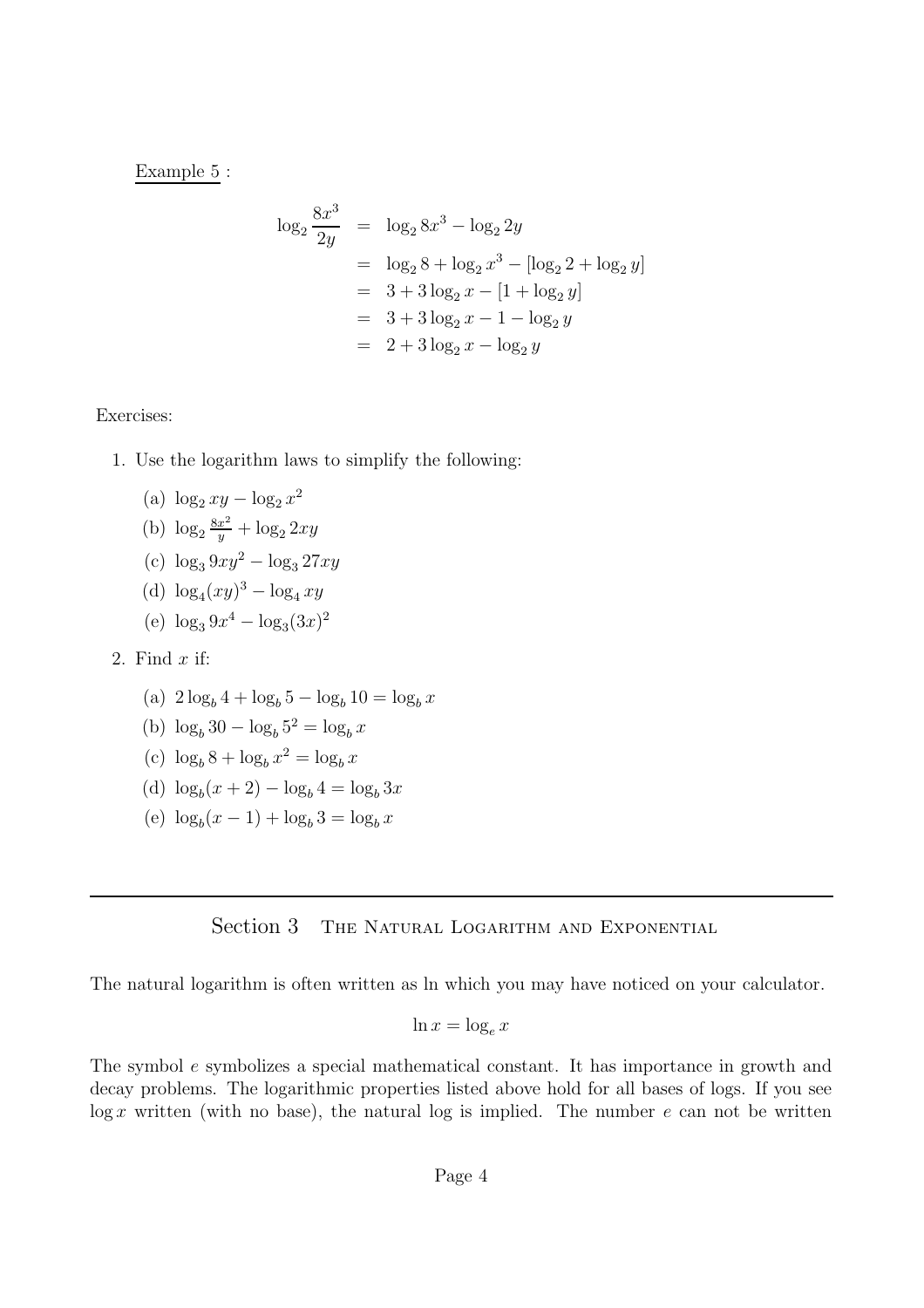exactly in decimal form, but it is approximately 2.718. Of course, all the properties of logs that we have written down also apply to the natural log. In particular,

$$
e^y = x \quad \text{and} \quad \ln x = y
$$

are equivalent statements. We also have  $e^0 = 1$  and  $\ln 1 = 0$ .

Example 1 :  $e^{\log_e a} = a$ 

Example 2 :  $e^{a \log_e x} = e^{\log_e x^a} = x^a$ 

Example 3 :

$$
\log_e e^{2y} = 2y \log_e e
$$

$$
= 2y
$$

<u>Example 4</u> :  $\log_e \frac{x^2}{5} = 2 \log_e x - \log_e 5$ 

Exercises:

- 1. Use your calculator to find the following:
	- (a) ln 1.4 (b) ln 0.872 (c)  $\ln \frac{6.4 \times 3.8}{10}$ (d)  $e^{0.62}$ (e)  $e^{3.8}$ (f)  $(e^{0.24})^2$ (g)  $e^{1.4} \times e^{0.8}$ (h)  $6e^{-4.1}$  $(i) \frac{e^{8.2}}{1068}$ 1068 (j)  $e^{-2.4} \times e^{6.1} \div (8 + \ln 2)$

2. Simplify the following

(a) 
$$
\log x^2 - \log xy + 4 \log y
$$
  
\n(b)  $\ln(8x)^{\frac{1}{2}} + \ln 4x^2 - \ln(16x)^{\frac{1}{2}}$   
\n(c)  $e^6 e^{-6}$   
\n(d)  $12e^7 \div 6e^2$   
\n(e)  $\ln e^2$   
\n(f)  $\ln(e^2 \ln e^3)$ 

$$
f_{\rm{max}}
$$

Page 5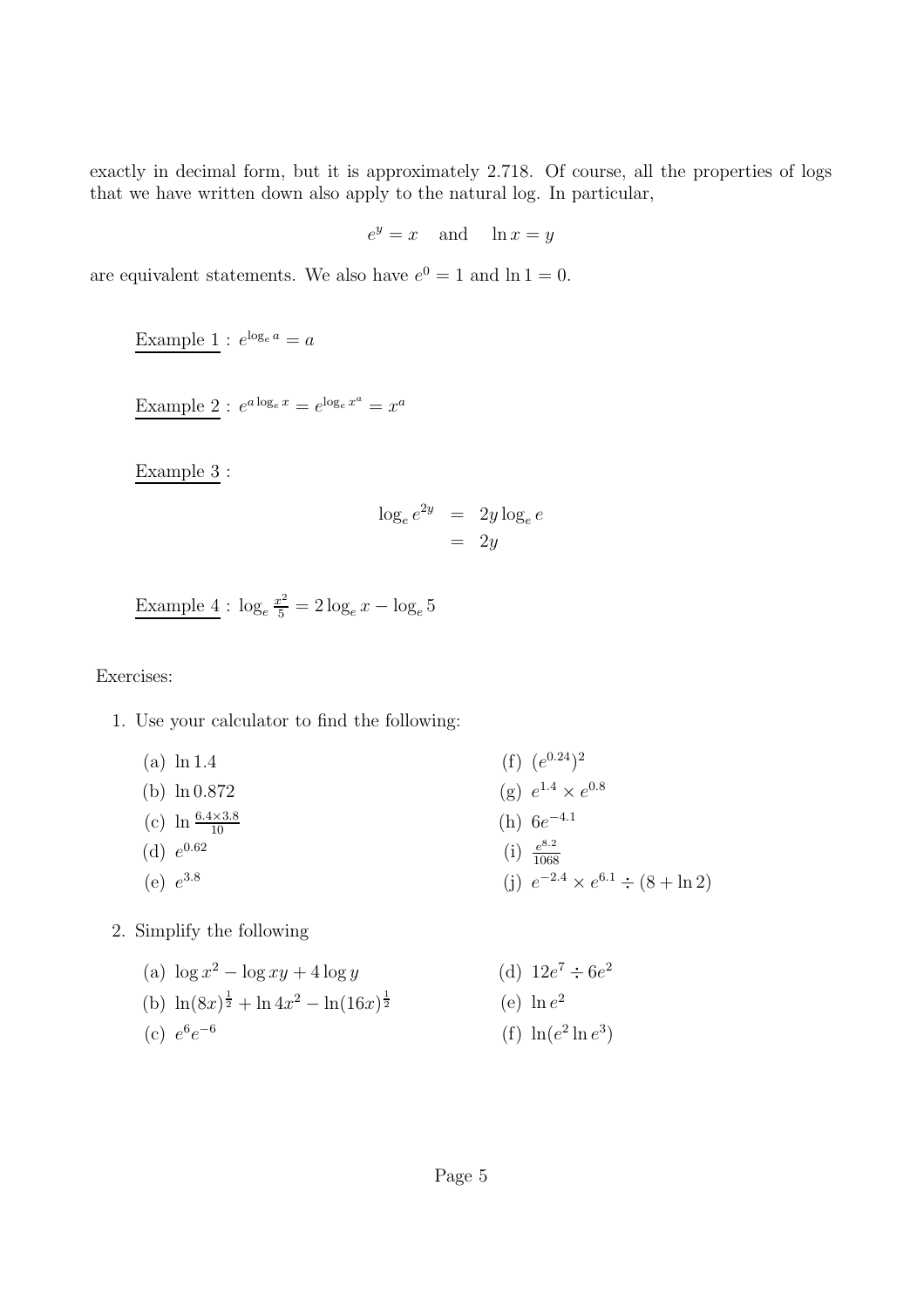- 3. Find  $x$  in each of the following:
	- (a)  $\ln x = 2.7$
	- (b)  $\ln(x + 1) = 1.86$
	- (c)  $x = e^{9.8} \div e^{7.6}$
	- (d)  $6.27 = e^x$
	- (e)  $4.12 = e^{-2x}$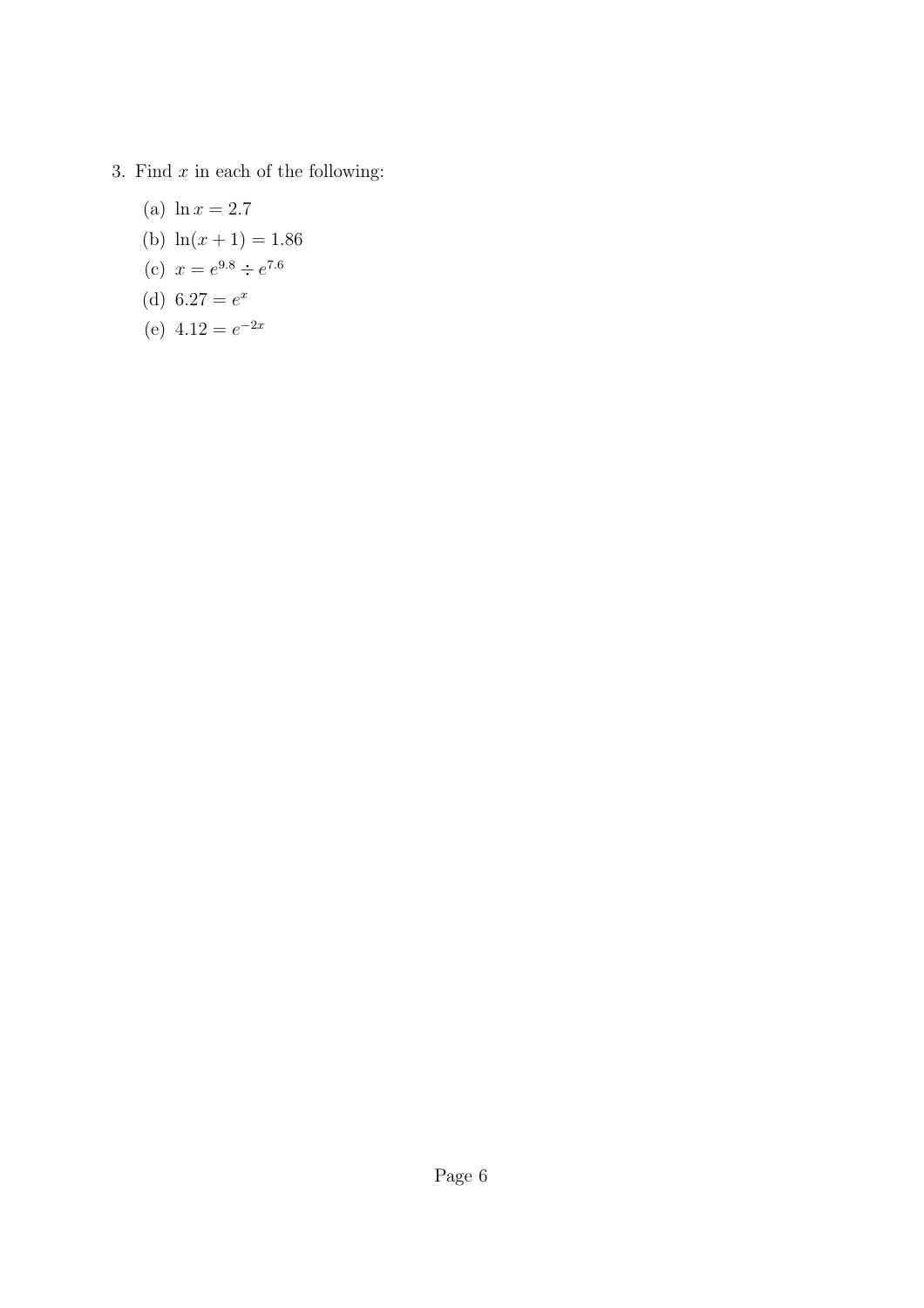### Exercises 2.7 Logarithms and Exponentials

1. Evaluate

- (a)  $log_{10} 1000$
- (b)  $log_4 1$
- (c)  $\log_3 27$
- (d)  $\log_2 \frac{1}{4}$ 4
- (e)  $\log_a a^x$
- 2. Solve for x
	- (a)  $\log_4 x = 2$
	- (b)  $\log_{\frac{1}{3}} x = 4$
	- (c)  $\log_{10}(2x+1) = 2$
	- (d)  $\log_2 64 = x$
	- (e)  $\log_b 81 = 4$
- 3. (a) Use log laws to solve  $\log_3 x = \log_3 7 + \log_3 3$ .
	- (b) Without tables, simplify  $2 \log_{10} 5 + \log_{10} 8 \log_{10} 2$ .
	- (c) If  $\log_{10} 8 = x$  and  $\log_{10} 3 = y$ , express the following in terms of x and y only:
		- i.  $\log_{10} 24$ 9 8 iii.  $\log_{10} 720$
- 4. (a) The streptococci bacteria population N at time t (in months) is given by  $N = N_0 e^{2t}$ where  $N_0$  is the initial population. If the initial population was 100, how long does it take for the population to reach one million?
	- (b) The formula for the amount of energy  $E$  (in joules) released by an earthquake is

$$
E = 1.74 \times 10^{19} \times 10^{1.44M}
$$

where M is the magnitude of the earthquake on the Richter scale.

- i. The Newcastle earthquake in 1989 had a magnitude of 5 on the Richter scale. How many joules were released?
- ii. In an earthquake in San Francisco in the 1900's the amount of energy released was double that of the Newcastle earthquake. What was its Richter magnitude?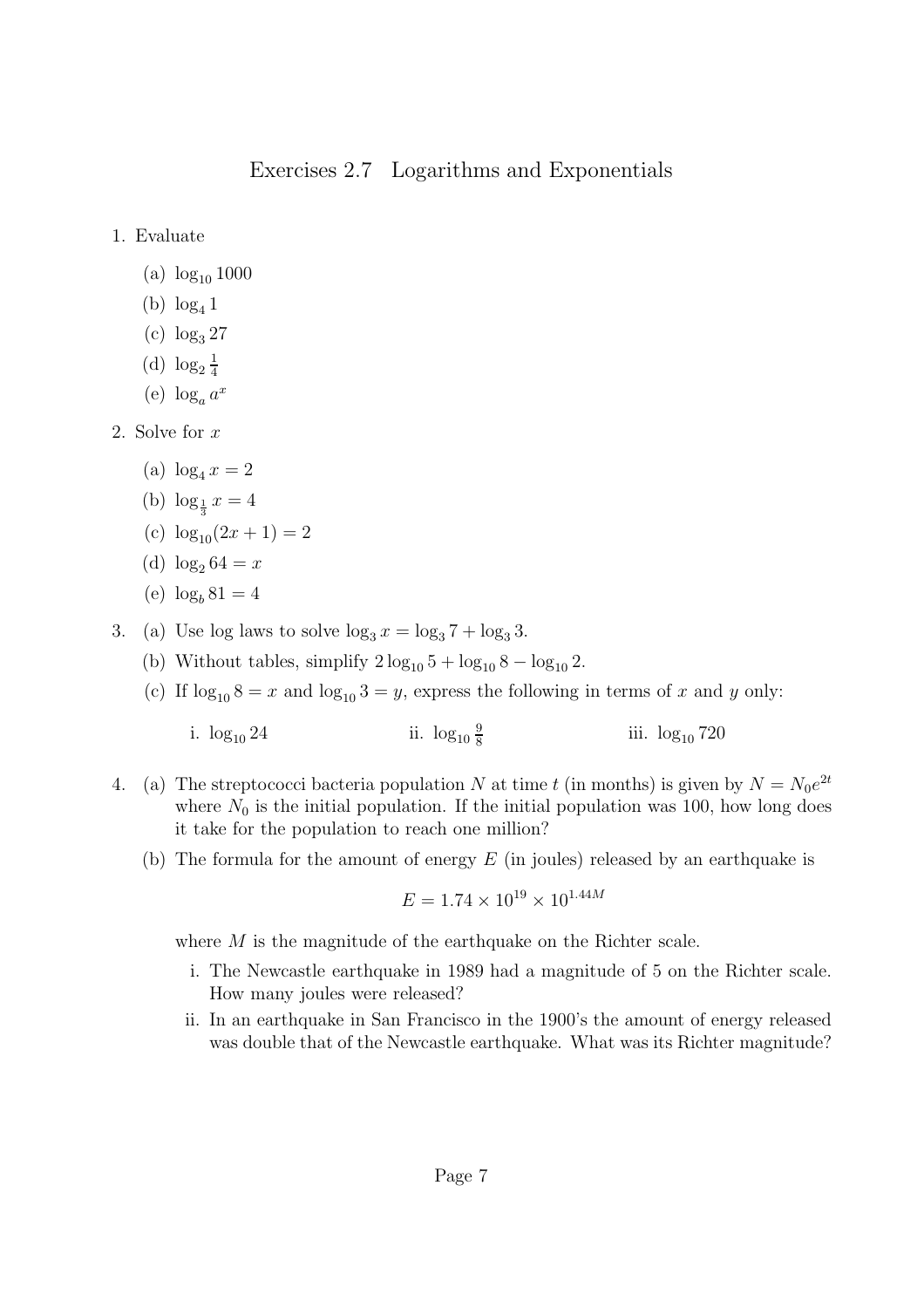# Answers 2.7

#### Section 1

| 1. (a) $x = 3^9$      | (c) $27 = 3^x$     | (e) $y = 2^5$         |
|-----------------------|--------------------|-----------------------|
| (b) $8 = 2^x$         | (d) $x = 4^3$      | (f) $y = 5^2$         |
| 2. (a) $4 = \log_3 y$ | (c) $2 = \log_4 m$ | (e) $5 = \log_{x} 32$ |
| (b) $x = \log_3 27$   | (d) $5 = \log_3 y$ | (f) $x = \log_4 64$   |
| 3. (a) $81$           | (c) 10             | (e) $243$             |
| $(b)$ 3               | (d) 64             | $(f)$ 8               |

## Section 2

| 1. (a) $\log_2 \frac{y}{x}$ |                   |                   | (d) $2\log_4(xy)$ |                    |                    |  |
|-----------------------------|-------------------|-------------------|-------------------|--------------------|--------------------|--|
| (b) $4 + 3\log_2 x$         |                   |                   |                   |                    |                    |  |
| (c) $\log_3 y - 1$          |                   |                   | $(e)$ 0           |                    |                    |  |
| 2. (a) 8                    | (b) $\frac{6}{5}$ | $(c) \frac{1}{8}$ |                   | (d) $\frac{2}{11}$ | (e) $1\frac{1}{2}$ |  |

## Section 3

| 1. (a) $0.34$ |                                   | (c) 0.89 |            |            | (e) 44.70 | $(g)$ 9.03      | (i) 3.41   |
|---------------|-----------------------------------|----------|------------|------------|-----------|-----------------|------------|
|               | (b) $-0.14$                       |          | $(d)$ 1.86 |            | (f) 1.62  | $(h)$ 0.10      | $(j)$ 4.65 |
|               | 2. (a) $\ln xy^3$                 |          |            | $(c)$ 1    |           | $(e)$ 2         |            |
|               | (b) $\frac{1}{2} \ln 8 + 2 \ln x$ |          |            | (d) $2e^5$ |           | (f) $2 + \ln 3$ |            |
|               | 3. (a) $14.88$                    |          |            | (c) 9.03   |           | $(e) -0.71$     |            |
| (b) $5.42$    |                                   |          |            | (d) $1.84$ |           |                 |            |